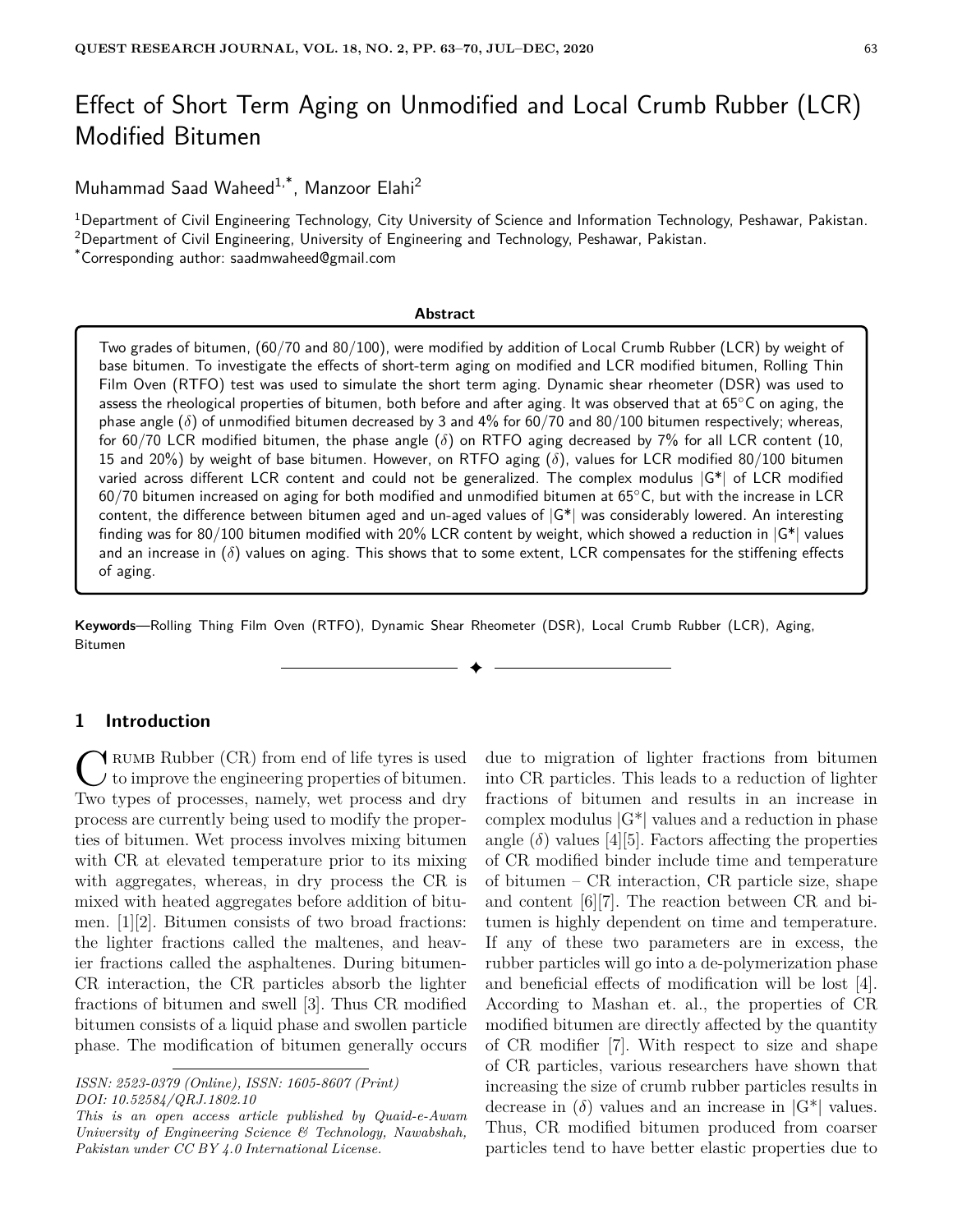

Fig. 1: The methodology adopted in the research

lower value of  $(\delta)$  and high rutting resistance due to higher  $|G^*|$  values [8].

In general, bitumen undergoes two types of aging: (i) short-term aging that occurs during the initial asphalt production and laying, (ii) and a long term aging that continues throughout the service life of the pavement and is the result of environmental factors [9][10]. Main types of aging processes that are considered when studying the aging of bitumen include oxidation, evaporation of lighter fractions, absorption of bitumen fractions by aggregates, and physical hardening, also known as steric hardening. Oxidation is considered to be the main cause of aging and results in the changes in chemical structure of bitumen [9]. The changes in chemical structure result from increase in asphaltenes contents and their molecular weight, and is accompanied by decrease in the maltenes (aromatic oils) [11][12]. The chemical changes are mostly the result of combination of processes that involve oxidation, polymerization and evaporation of lighter fractions. This leads to hardening of the binder, and makes it more susceptible to cracking failures [12].

Aging of bitumen modified with crumb rubber is a complex phenomenon, since aging of crumb rubber modified bitumen is affected by both oxidation process and polymer degradation [10]. According to Lesueur [12], short term aging that occurs at the temperature of 160◦C, shows good correlation with aging using the rolling thing film vven test. This study focuses on short-term aging of bitumen and its effects on bitumen

properties, since before the asphalt mix reaches the site, considerable aging has taken place during mixing process that affects the in situ performance of bitumen. The CR that is being used for modification of bitumen is obtained from two distinct industrial processes: ambient and cryogenic. The local crumb rubber (LCR) that is used in this research is obtained from neither of the two processes, but is a waste product generated from local shoe industry during grinding of shoe soles which are made up of waste rubber products such as end of life tyres, conveyor belts, etc. In this research, two grades of bitumen 60/70 and 80/100 are modified with LCR using the wet process. This study demonstrates the usefulness of LCR as a modifier for bitumen.

# **2 Material & Methods**

Local Crumb Rubber (LCR) used for this research was obtained from local shoe makers, where it is generated as a result of utilization of waste rubber products such as end of life tyres, conveyor belts, etc. in shoe making and is dumped as a waste product. LCR passing sieve# 30 having following gradation (Table 1) was used in this research as bitumen modifier. Two grades of bitumen (pen grade 60/70 and 80/100) were used as base bitumen. LCR was mixed with based bitumen at a temperature of 180◦C. Mixing was carried out in a laboratory asphalt mixer for 30 minutes at a speed of 1400 rpm. Glass jars filled with binder were placed in RTFO apparatus to simulate short-term aging. The temperature was kept at 163◦C and test duration was set to 80 minutes in accordance with AASHTO - T240 [13]. On un-aged and the residue from RTFO test, frequency sweep was run from (0.1 to 100) rad/sec using DSR for temperature range  $15^{\circ}$ C,  $25^{\circ}$ C,  $35^{\circ}$ C, 45◦C, 55◦C, 65◦C and 75◦C. Dynamic Shear Rheometer (DSR) test assembly used was 25 mm plate with 1 mm plate gap.

| Sieve Number               |  | $\#30 \quad \#50 \quad \#100 \quad \#200$ |      |
|----------------------------|--|-------------------------------------------|------|
| <b>Percent Passing</b> 100 |  | 49.1 12.87                                | 4.19 |

TABLE 1: LCR gradation

# **3 Results & Discussion**

Following sections describe the results of this study.

## **3.1 Rolling Thin Film Oven (RTFO) Test**

The result of mass loss percentage after RTFO aging is given below. The results indicate that the LCR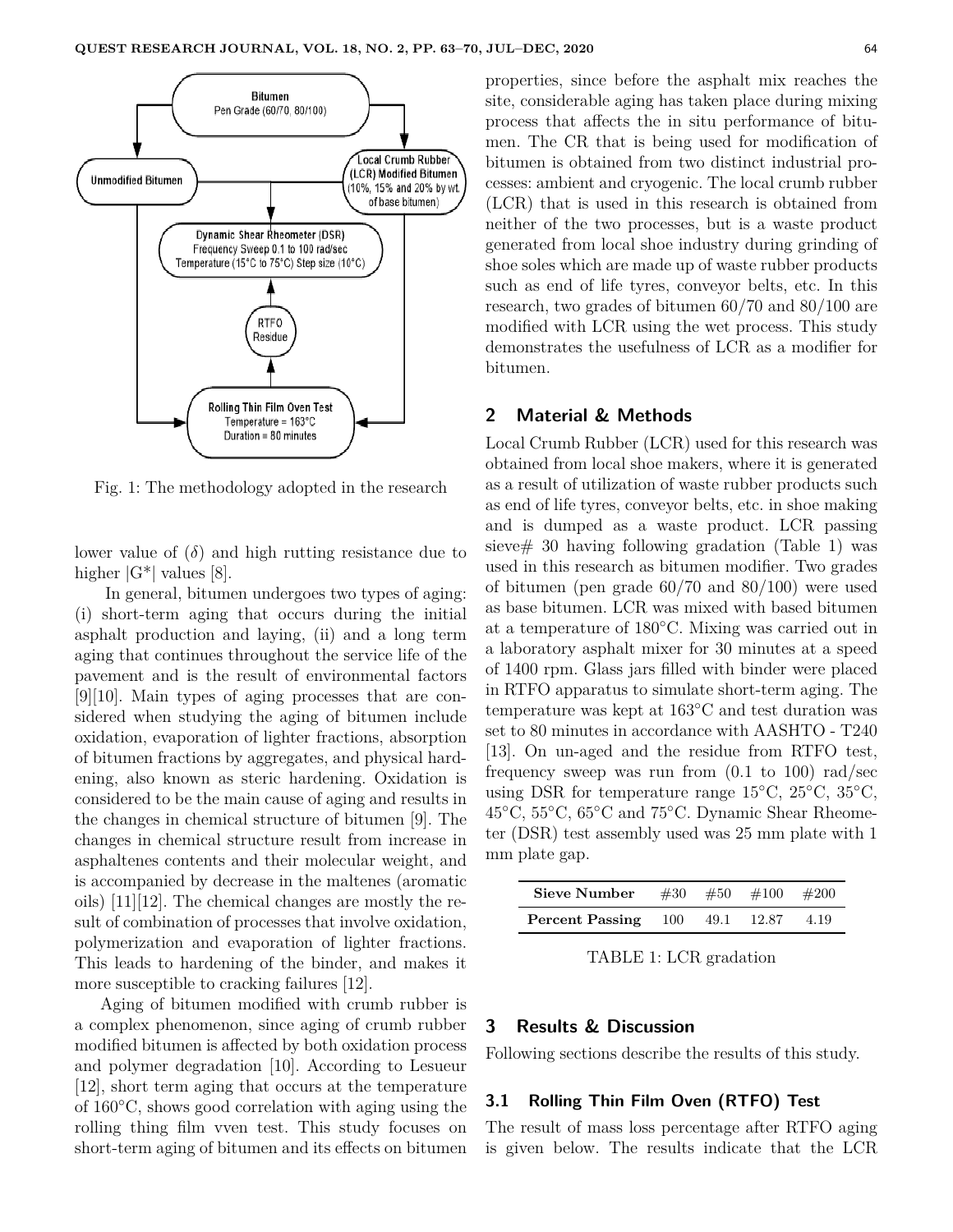

Fig. 2: RTFO mass Loss percentage

modified bitumen has higher mass loss percentage than the unmodified bitumen. As the LCR content is increased, the mass loss percentage increases up to a maximum value of 0.08% at 15% LCR content by weight of base bitumen for 60/70 bitumen. On further increase in the LCR content, the mass loss percentage reduces to 0.07% which is still comparatively higher than the unmodified bitumen. For 80/100 bitumen, the mass loss percentage increases to a maximum value of 0.19% at 10% LCR content after which it begins to reduce on further increase in the LCR content.

### **3.2 Isochronal Plot**

The phase angle  $(\delta)$  isochronal plots for 60/70 and 80/100 bitumen are given below. It can be observed that addition of LCR results in decrease in the  $(\delta)$ values at high temperature. The  $(\delta)$  continues to decrease with the increase in LCR content. This finding is similar to that of conventional crumb rubber modified bitumen [7][4][8].This indicates that the increase in LCR content results in a decrease in the viscous component of bitumen. From Figure 3 and 4, it can be seen that with the increase in temperature, the  $(\delta)$  value approaches 90<sup>°</sup>C which indicates that the material is approaching a viscous state [14]. It can be observed that on aging, the phase angle values reduces, indicating a loss of viscous component of bitumen. The difference between (*δ*) values is more evident at temperature greater than 45◦C. Furthermore, at temperature less than 20◦C, the LCR modifier bitumen has higher  $\delta$  values. As the temperature increases, the graph plummets and then steadily rises. This behaviour is similar for both RTFO-aged and un-aged samples, and can be attributed to the particle effect of LCR and DSR plate geometry [15][16]. Both grades of bitumen 60/70 and 80/100 show the same behaviour for phase angle parameter at 10 rad/sec.

Comparison of aged and un-aged bitumen for modified and unmodified bitumen is given below in the bar charts to further quantify the effects of aging on bitumen. It can be observed that for 60/70 bitumen, aging increases the value of  $(\delta)$  at low temperature of 15◦C, whereas at a high temperature of 65◦C, it results in the decreases in  $(\delta)$  values. At temperature of 15<sup>°</sup>C, the value of  $(\delta)$  increases by 3\% on aging unmodified bitumen, and increased by 10%, 9% and 27% for 10, 15 and 20% LCR content respectively by weight of base bitumen. At temperature of 65◦C, the value decreased by 3% for unmodified bitumen and decreased by 7% for all quantities of LCR content. 80/100 bitumen showed varying response. At low temperature, the  $(\delta)$ increased by 15% on aging for unmodified bitumen, and increased by 10% and 20% for 10% and 15% LCR content respectively by weight of base bitumen. The smallest increase of 5\% in  $(\delta)$  value was observed for 20% LCR content. At high temperature of  $65^{\circ}$ C,  $(\delta)$ decreased by 4% and 1% for unmodified bitumen and for 15% LCR content, respectively. Whereas, for 10% and 20% LCR content, there is an increase in the  $(\delta)$ value.

From figure 9 and 10, after aging using RTFO, the values of complex modulus  $|G^*|$  increased. The increase in the values of  $|G^*|$  was evident both at high and low temperature, except for the RTFO aged  $60/70$  bitumen as the temperature is reduced. Its  $|G^*|$ value also reduces and from the temperature range of  $25^{\circ}$ C begins to fall behind un-aged 60/70 bitumen. The trend of increase in  $|G^*|$  values is similar for all LCR modified samples.

To further quantify the response of bitumen, at the high and low temperature range, the bar charts of  $|G^*|$ of bitumen sample at 65◦C and 15◦C are given below in Figure 11-14. It can be observed that for 60/70 bitumen RTFO, aging results in an increase in the  $|G^*|$ value for both 65◦C and 15◦C except for unmodified bitumen at 15◦C, where there is a slight reduction in the |G\*| values from 257KPa to 249 KPa. On RTFO aging, both modified and unmodified bitumen showed an increase in the  $|G^*|$  at 65 $°C$ , however, the extent of increase was limited to the increase in LCR content, as value of  $|G^*|$  for unmodified bitumen increases by 102% on RTFO aging. Whereas, for 10%, 15% and 20% LCR content, it only increases by 35%, 29% and 17% respectively . This shows that, to some extent, LCR reduces the stiffness of bitumen. For 80/100 bitumen, the effects of RTFO aging vary across different LCR content at both 65◦C and 15◦C. At 15◦C, an increase in the value of  $|G^*|$  is observed with the increase in LCR content. The RTFO aged 80/100 bitumen attain the maximum value of 350 KPa at 15% LCR content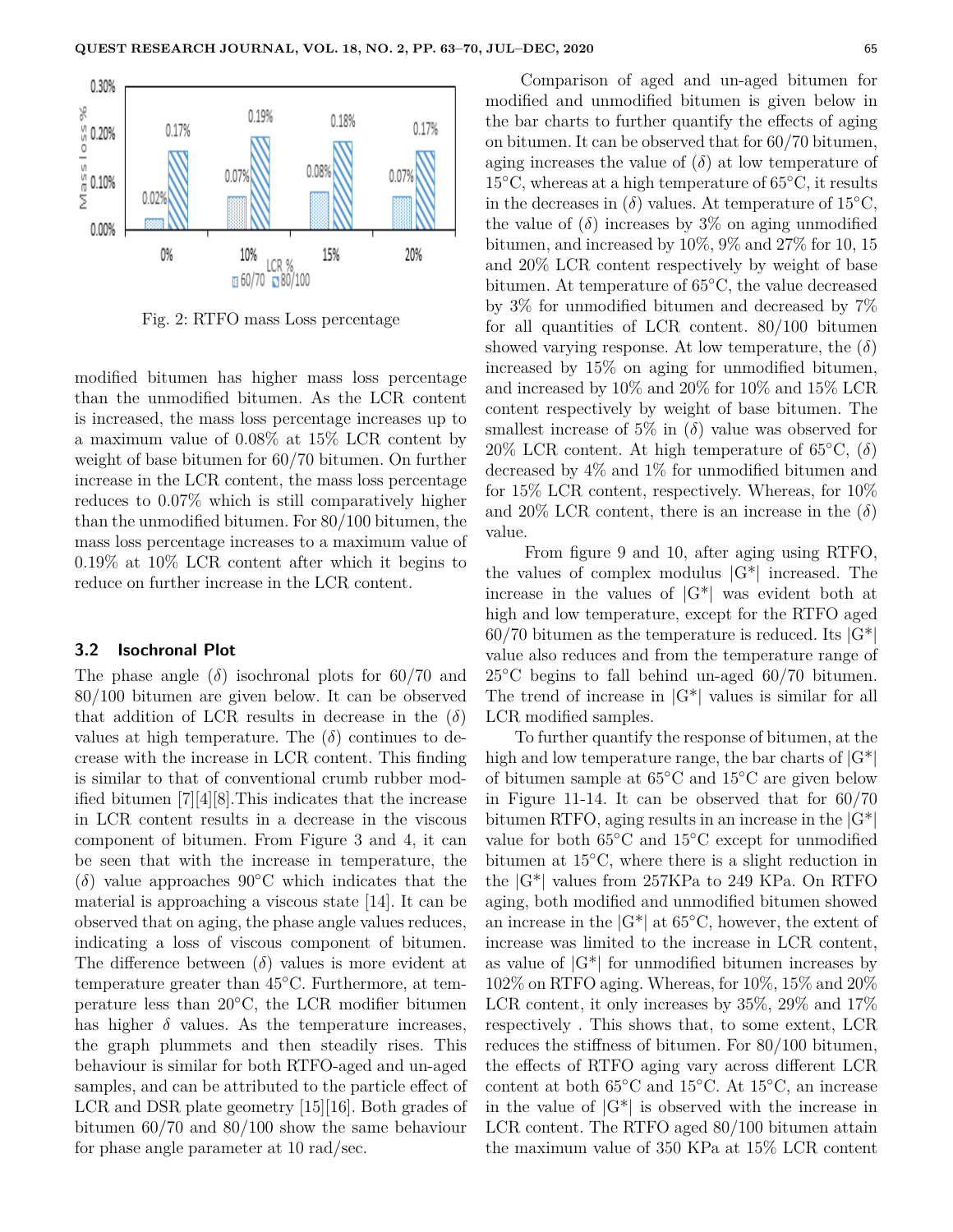

Fig. 3: Phase angle  $(\delta)$  isochronal plot 60/70 bitumen



Fig. 4: Phase angle  $(\delta)$  isochronal plot 80/100 bitumen







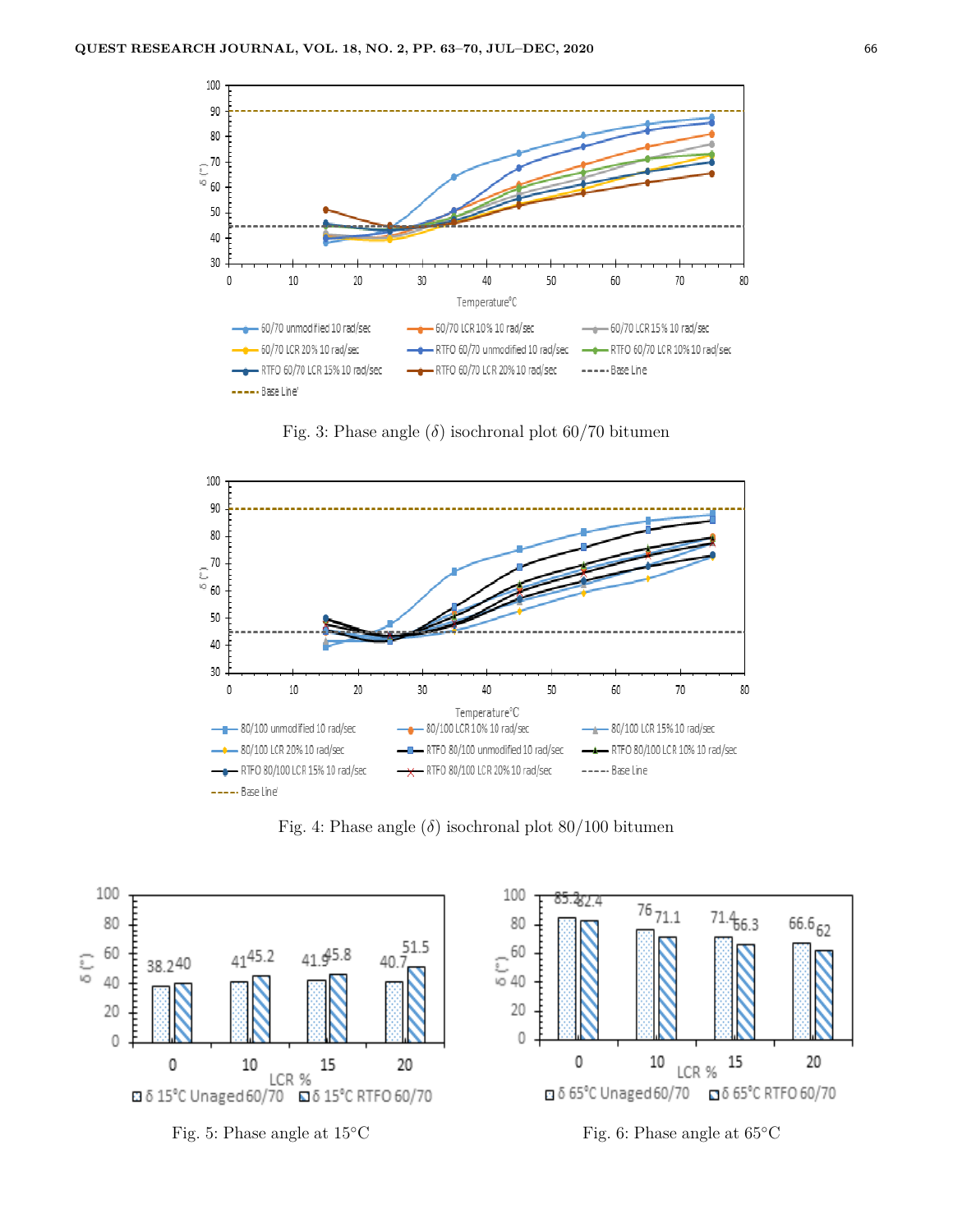

Fig. 8: Phase angle at 65◦C

at 15◦C. At 65◦C, 80/100 bitumen show unique behaviour for each LCR content. The value of  $|G^*|$  increase from 0.85 KPa to 2.09 KPa, and from 7.82 KPa to 8.68KPa for 0% and 15% LCR content respectively. It reduces from 5.79 KPa to 3.63 KPa and 8.27KPa to 4.87KPa for 10% and 20% LCR content. According to Haopeng et. al. [17], during aging, oxidation and polymer degradation for polymer modified bitumen occur simultaneously. Due to this reason, the stiffening effect of oxidation to some extent are compensated by the softening effect of polymer degradation. However, inconsistencies do exist in the values of  $|G^*|$  and  $(\delta)$ , therefore, it is not possible to completely characterize the aging phenomenon based on the selected values. Furthermore, the lowering of  $(\delta)$  values and increase in  $|G^*|$  is visible at high temperature than at low temperature. Studies attribute this phenomena to the increased CR contribution to the bitumen rheology at high temperature as compared to low temperature [18].

#### **3.3 Master Curves**

For  $60/70$  bitumen, the  $(\delta)$  master curves fall to lower  $(\delta)$  values on aging, which is consistent for both modified and unmodified bitumen; however, at low temperature, considerable overlapping is observed between RTFO aged, modified and unmodified bitumen. Some scattering of the graph is also observed for RTFO-aged 20% LCR modified bitumen. A plateau is observed in the low frequency region (high temperature) for LCR modified bitumen, from where the value of the  $(\delta)$ begins to fall below the curve in the  $(\delta)$  master curve. The curvature of the curve at this low frequency region increases on both RTFO aging and on increasing LCR content. For  $80/100$  bitumen, some scattering of  $(\delta)$ values is observed in the high frequency region, but it was lower than the 60/70 bitumen. Interestingly, RTFO-aged 80/100 bitumen modified with 15% LCR gives the lowest values of  $(\delta)$  in the low frequency region. Its curvature is also visibly the highest. Another interesting thing is the behaviour of RTFO-aged 20% LCR modified bitumen, which is characterised by overlapping with RTFO-aged 10% LCR modified bitumen both at high and low frequency region.

For  $60/70$  bitumen, the values of  $|G^*|$  increase both on aging and with the increase in LCR content. The effect of LCR addition and aging are more distinguishable in the frequency range 1.E-06 rad/sec-1.E-01 rad/sec. The un-aged samples show increase in the  $|G^*|$  values on addition of LCR. The stiffening effect of LCR continue to increase with the increase in LCR content, as evident from the increase in  $|G^*|$  value. For un-aged sample, the general behaviour remains the same with the LCR modified samples showing higher  $|G^*|$  values. For the case of 80/100 bitumen, RTFOaged LCR 20% values overlap with RTFO-aged LCR 10%. The values of RTFO-aged LCR 20% was also lower than the un-aged LCR 20% values, which shows that some form of softening effect of LCR modification is present to balance the stiffening effect of aging. According to Haopeng et. al. [17], bitumen modified with higher percentage of crumb rubber shows better resistance against stiffening effects of aging. The difference in response between 60/70 and 80/100 bitumen can be attributed to the difference in grades of bitumen, as softer grade bitumen are known to enhance the swelling of crumb rubber particles due to the presence of greater amount of light-weight fractions. This results in better high and low temperature performance of modified binder [19].

## **4 Conclusion**

From the results it can be concluded that:

• Addition of LCR reduces (*δ*) value of bitumen. The effect of  $(\delta)$  modification is more visible at high temperature than at low temperature.. The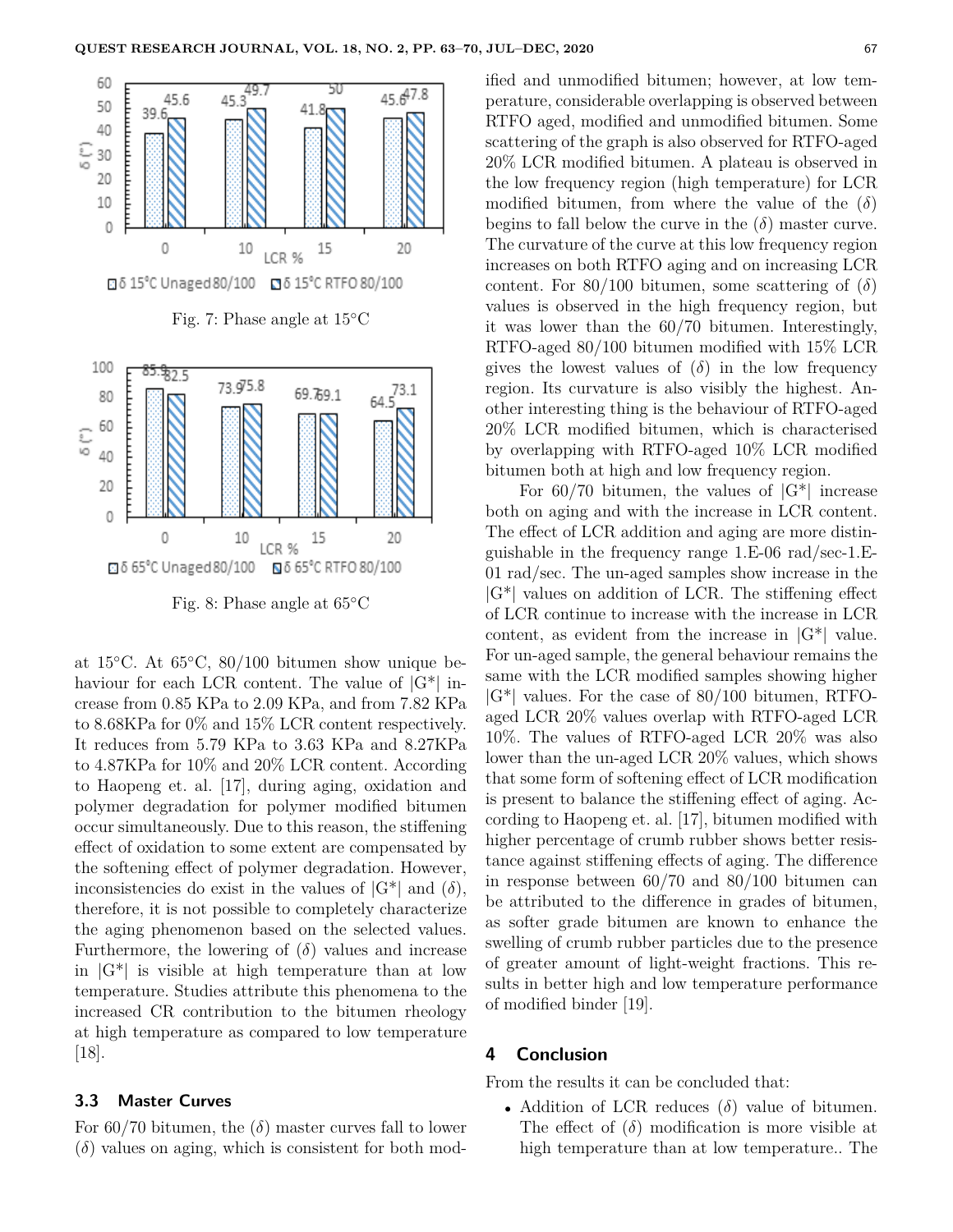

Fig. 9: Complex modulus, isochronal plot



Fig. 10: Complex modulus, isochronal plot



Fig. 11: Complex modulus at 15◦C

reduction in  $(\delta)$  value of bitumen indicates a shift towards a more elastic response. This observation indicates that LCR can be used to improve the



Fig. 12: Complex modulus at 65◦C

high temperature performance of bitumen. The modification of  $(\delta)$  on addition of LCR is similar to that of conventional crumb rubber as observed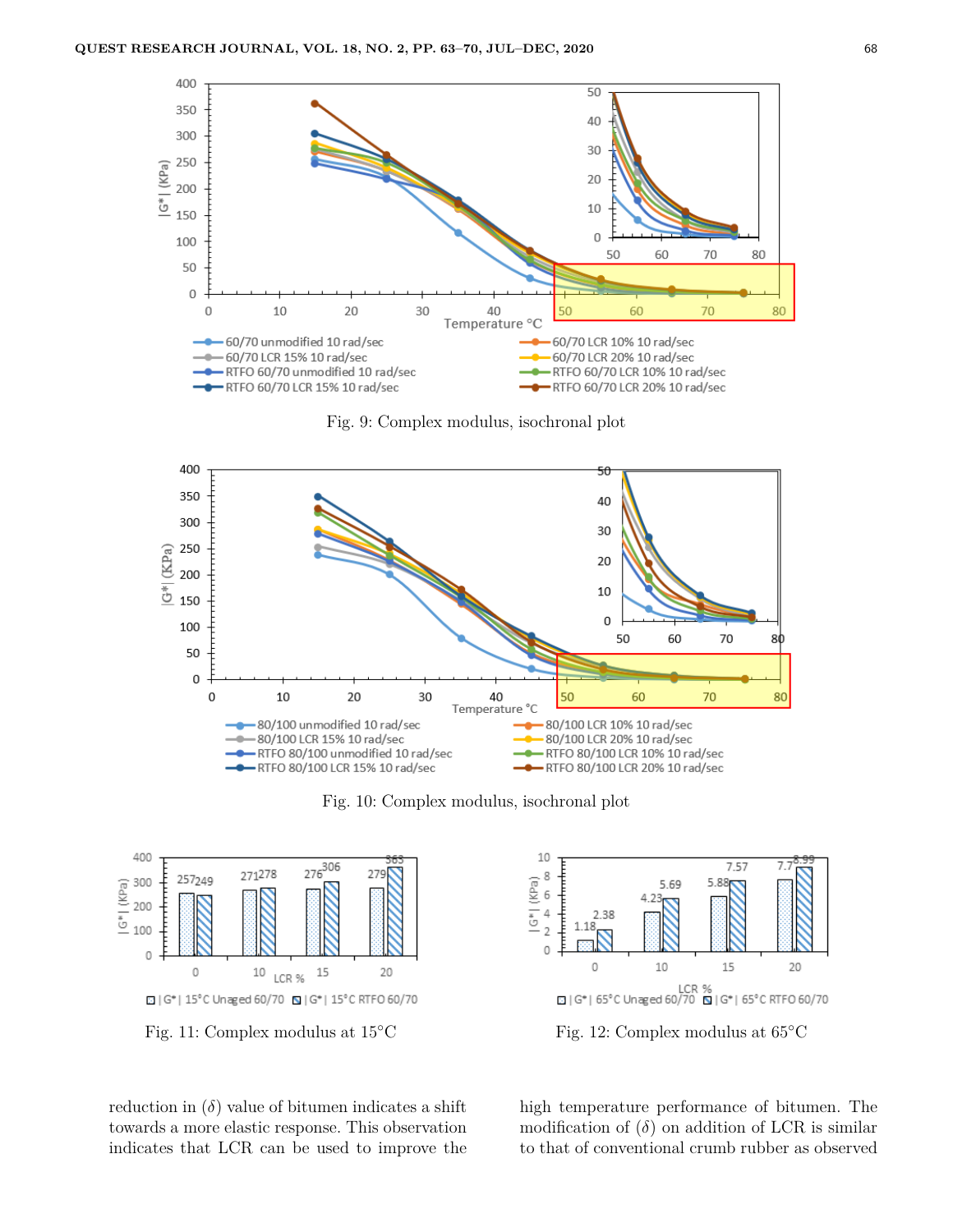

Fig. 13: Complex modulus at 15◦C



Fig. 14: Complex modulus at 65◦C

by other researchers.

- RTFO aging results show an increase in  $|G^*|$  and a decrease in  $(\delta)$  values for both grades  $(60/70)$  and 80/100) of unmodified bitumen. Similar result is obtained for 60/70 LCR modified bitumen. This shows that aging results in a more stiff and less viscous bitumen.
- For LCR modified  $80/100$  bitumen, the effects of RTFO aging vary for different LCR content. It is observed that for 20% LCR modified bitumen, there is a decrease in stiffness and  $|G^*|$  values, but an increase in viscous component and (*δ*) values. This shows that the characteristics of base bitumen have a considerable effect on the properties of RTFO-aged LCR-modified bitumen. The increased LCR content for softer grade bitumen results in better aging resistance.
- To generalize these findings, further studies are needed with different bitumen sources and grades.

### **References**

- [1] N. S. Mashaan, A. H. Ali, M. R. Karim and M. Abdelaziz, "An overview of crumb rubber modified asphalt," International Journal of the Physical Sciences, vol. 7, no. 2, pp. 166-170, 2012.
- [2] A. S. Eltwati, I. Saad and A. Elsaiti, "The Effect of Crumb Rubber on Properties of Asphalt Mix by Dry Process," International Journal of Engineering and Information Technology (IJEIT), vol. 5, no. 1, 2018.
- [3] G. D. Airey, M. M. Rahman and A. C. Collop, "Absorption of Bitumen into Crumb Rubber Using the Basket Drainage Method," The International Journal of Pavement Engineering, vol. 4, no. 2, pp. 105-119, 2003.
- [4] D. L. Presti, G. Aireya and P. Partal, "Manufacturing terminal and field bitumen-tyre rubber blends: the importance of processing conditions," in SIIV - 5th International Congress - Sustainability of Road Infrastructures, 2012.
- [5] M. A. Abdel Rehman and S. H. Carpenter, "Mechanism of Interaction of Asphalt Cement with Crumb Rubber Modifier," Transportation Research Record 1661, vol. 99, no. 0295.
- [6] M. Khalili, K. Jadidi, M. Karakouzian and S. Amirkhanian, "Rheological properties of modified crumb rubber asphalt binder and selecting the best modified binder using AHP method," Case Studies in Construction Materials, vol. 11, no. e00276, 2019.
- [7] N. S. Mashaan, A. H. Ali, M. R. Karim and M. Abdelaziz, "Effect of blending time and crumb rubber content on properties of crumb rubber modified asphalt binder," International Journal of the Physical Sciences, vol. 6, no. 9, pp. 2189-2193, 2011.
- [8] J. Shen, S. Amirkhanian, F. Xiao and B. Tang, "Influence of surface area and size of crumb rubber on high temperature properties of crumb rubber modified binders," Construction and Building Materials, 2008.
- [9] H. Wei, X. Bai, G. Qian, F. Wang, Z. Li, J. Jin and Y. Zhang, "Aging Mechanism and Properties of SBS Modified Bitumen under Complex Environmental Conditions," Materials, vol. 12, no. 1189, 2019.
- [10] R. Tauste, F. Moreno-Navarro, M. Sol-Sánchez and M. Rubio-Gámez, "Understanding the bitumen ageing phenomenon: A review," Construction and Building Materials, vol. 192, pp. 593-609, 2018.
- [11] I. M. Zaidullin, L. M. Petrova, M. R. Yakubov and D. N. Borisov, "Variation of the Composition of Asphaltenes in the Course of Bitumen Aging in the Presence of Antioxidants," Russian Journal of Applied Chemistry, vol. 86, no. 7, pp. 1070-1075, 2013.
- [12] D. Lesueur, "The colloidal structure of bitumen: Consequences on the rheology and on the mechanisms of bitumen modification," Advances in Colloid and Interface Science, vol. 145, pp. 42-82, 2009.
- [13] K. A. Galal, T. D. White and A. J. Hand, "Second Phase Study of Changes in In-Service Asphalt." Volume I: Main ReportJoint Transportation Research program FHWA/IN/JTRP-99/7," June 2000.
- [14] A. Papagiannakis and E. Masad, "Asphalt Materials," in Pavement Design and Materials, JohnWiley & Sons, Inc., 2008, p. 114.
- [15] G. D. Airey, "Use of Black Diagrams to Identify Inconsistencies in Rheological Data," Road Materials and Pavement Design, vol. 3, no. 4, pp. 403-424, 2002.
- [16] J. Shen and S. Amirkhanian, "The influence of crumb rubber modifier (CRM) microstructures on the high temperature properties of CRM binders," The International Journal of Pavement Engineering, vol. 6, no. 4, pp. 265-271, 2005.
- [17] H. Wang, X. Liu, P. Apostolidis, M. v. d. Ven, S. Erkens and A. Skarpas, "Effect of laboratory aging on chemistry and rheology of crumb rubber modified bitumen," Materials and Structures, vol. 53, no. 26, 2020.
- [18] S.-C. Huang and A. T. Pauli, "Particle Size Effect of Crumb Rubber on Rheology and Morphology of Asphalt Binders with Long-term Aging," Road Materials and Pavement Design, vol. 9, no. 1, pp. 73-95, 2008.
- [19] M. R. Ibrahim, H. Y. Katman, M. R. Karim, S. Koting and N. S.Mashaan, "A Review on the Effect of Crumb Rubber Addition to the Rheology of Crumb Rubber Modified Bitu-